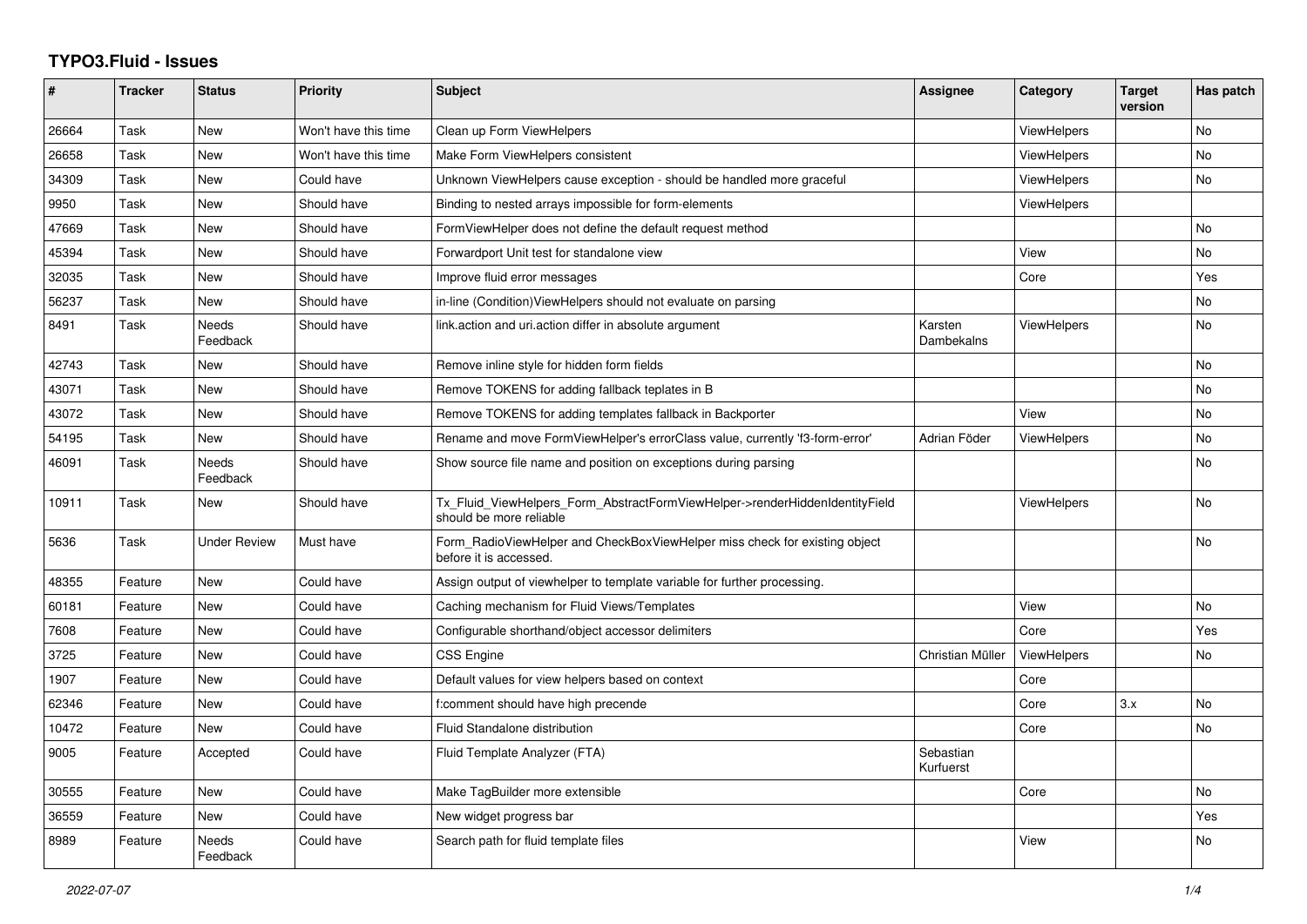| $\vert$ # | <b>Tracker</b> | <b>Status</b>            | <b>Priority</b> | <b>Subject</b>                                                                                | <b>Assignee</b>        | Category           | <b>Target</b><br>version | Has patch |
|-----------|----------------|--------------------------|-----------------|-----------------------------------------------------------------------------------------------|------------------------|--------------------|--------------------------|-----------|
| 46257     | Feature        | <b>Under Review</b>      | Should have     | Add escape sequence support for Fluid                                                         |                        | Core               |                          | <b>No</b> |
| 60003     | Feature        | New                      | Should have     | Add required-Attribute to f:form.password                                                     |                        | <b>ViewHelpers</b> |                          | <b>No</b> |
| 40081     | Feature        | <b>New</b>               | Should have     | Allow assigned variables as keys in arrays                                                    |                        |                    |                          | No        |
| 43346     | Feature        | <b>Under Review</b>      | Should have     | Allow property mapping configuration via template                                             | Karsten<br>Dambekalns  | <b>ViewHelpers</b> | 2.1                      | No        |
| 36410     | Feature        | New                      | Should have     | Allow templates to send arguments back to layout                                              |                        | <b>ViewHelpers</b> |                          | <b>No</b> |
| 46545     | Feature        | New                      | Should have     | Better support for arrays in options of SelectViewHelper                                      |                        |                    |                          | No        |
| 3291      | Feature        | Needs<br>Feedback        | Should have     | Cacheable viewhelpers                                                                         |                        |                    |                          | <b>No</b> |
| 38130     | Feature        | New                      | Should have     | Checkboxes and multiple select fields should have an assignable default value                 |                        |                    |                          | <b>No</b> |
| 52640     | Feature        | <b>Under Review</b>      | Should have     | Create an UnlessViewHelper as opposite to the IfViewHelper                                    | Marc Neuhaus           |                    |                          | No        |
| 45345     | Feature        | Needs<br>Feedback        | Should have     | Easy to use comments for fluid that won't show in output                                      |                        |                    |                          |           |
| 45153     | Feature        | New                      | Should have     | f:be.menus.actionMenuItem - Detection of the current select option is insufficient            |                        |                    |                          | No        |
| 31955     | Feature        | New                      | Should have     | f:uri.widget                                                                                  |                        | Widgets            |                          | No        |
| 4704      | Feature        | New                      | Should have     | Improve parsing exception messages                                                            |                        | Core               |                          |           |
| 37095     | Feature        | New                      | Should have     | It should be possible to set a different template on a Fluid TemplateView inside an<br>action | Christopher<br>Hlubek  |                    |                          | No        |
| 33394     | Feature        | <b>Needs</b><br>Feedback | Should have     | Logical expression parser for BooleanNode                                                     | <b>Tobias Liebig</b>   | Core               |                          | <b>No</b> |
| 42397     | Feature        | <b>New</b>               | Should have     | Missing viewhelper for general links                                                          |                        |                    |                          | <b>No</b> |
| 5933      | Feature        | Accepted                 | Should have     | Optional section rendering                                                                    | Sebastian<br>Kurfuerst | <b>ViewHelpers</b> |                          | <b>No</b> |
| 60271     | Feature        | New                      | Should have     | Paginate viewhelper, should also support arrays                                               |                        |                    |                          | No        |
| 39936     | Feature        | New                      | Should have     | registerTagAttribute should handle default values                                             |                        | <b>ViewHelpers</b> |                          | No        |
| 33215     | Feature        | <b>New</b>               | Should have     | RFC: Dynamic values in ObjectAccess paths                                                     |                        |                    |                          | <b>No</b> |
| 49756     | Feature        | <b>Under Review</b>      | Should have     | Select values by array key in checkbox viewhelper                                             |                        |                    |                          | <b>No</b> |
| 9514      | Feature        | <b>New</b>               | Should have     | Support explicit Array Arguments for ViewHelpers                                              |                        |                    |                          |           |
| 51277     | Feature        | New                      | Should have     | ViewHelper context should be aware of actual file occurrence                                  |                        |                    |                          | No        |
| 51100     | Feature        | <b>New</b>               | Must have       | Links with absolute URI should have the option of URI Scheme                                  |                        | ViewHelpers        |                          | No        |
| 28551     | Bug            | Accepted                 | Should have     | (v4) backport VHTest                                                                          | Sebastian<br>Kurfuerst |                    |                          | <b>No</b> |
| 28554     | Bug            | New                      | Should have     | (v4) implement feature flag to disable caching                                                |                        |                    |                          | <b>No</b> |
| 28550     | Bug            | <b>New</b>               | Should have     | (v4) make widgets cacheable, i.e. not implement childnodeaccess interface                     |                        |                    |                          | <b>No</b> |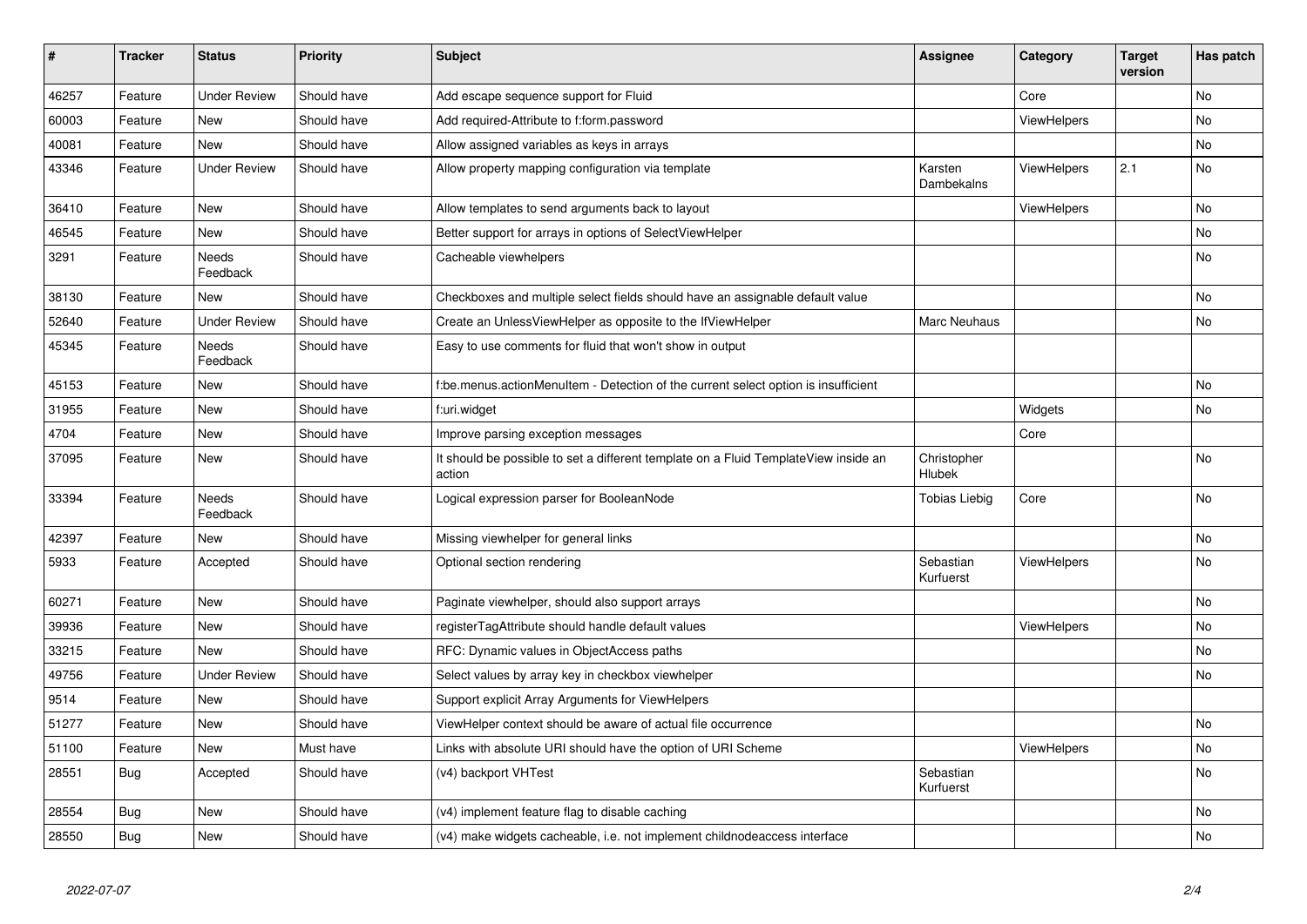| #     | <b>Tracker</b> | <b>Status</b>            | <b>Priority</b> | <b>Subject</b>                                                                                              | <b>Assignee</b>             | Category           | <b>Target</b><br>version | Has patch |
|-------|----------------|--------------------------|-----------------|-------------------------------------------------------------------------------------------------------------|-----------------------------|--------------------|--------------------------|-----------|
| 28552 | Bug            | <b>New</b>               | Should have     | (v5) write ViewHelper test for compiled run; adjust functional test to do two passes<br>(uncached & cached) |                             |                    |                          | <b>No</b> |
| 12863 | Bug            | New                      | Should have     | Attributes of a viewhelper can't contain a '-'                                                              | Sebastian<br>Kurfuerst      | Core               |                          | No        |
| 36662 | Bug            | Needs<br>Feedback        | Should have     | Checked state isn't always correct when property is collection                                              | Kevin Ulrich<br>Moschallski | <b>ViewHelpers</b> | 1.1.1                    | No        |
| 30937 | <b>Bug</b>     | <b>New</b>               | Should have     | CropViewHelper stringToTruncate can't be supplied so it can't be easily extended                            |                             | ViewHelpers        |                          | Yes       |
| 54284 | Bug            | <b>New</b>               | Should have     | Default Option for Switch/Case VH                                                                           |                             | <b>ViewHelpers</b> |                          | No        |
| 46289 | <b>Bug</b>     | <b>Needs</b><br>Feedback | Should have     | Enable Escaping Interceptor in XML request format                                                           |                             | View               | 2.0.1                    | No        |
| 13045 | Bug            | New                      | Should have     | Entity decode of strings are different between if-conditions and output of variable                         |                             |                    |                          |           |
| 52536 | Bug            | <b>Under Review</b>      | Should have     | Errorclass not set if no property-attribute set                                                             |                             |                    |                          |           |
| 49600 | <b>Bug</b>     | <b>New</b>               | Should have     | f:form tag shown as a HTML on frontend                                                                      |                             | <b>ViewHelpers</b> |                          | No        |
| 58921 | Bug            | <b>New</b>               | Should have     | f:form.* VHs crash if NOT inside f:form but followed by f:form                                              |                             |                    |                          | No        |
| 37619 | Bug            | New                      | Should have     | Fatal Error when using variable in name attribute of Section ViewHelper                                     |                             | ViewHelpers        |                          | No        |
| 8648  | Bug            | <b>New</b>               | Should have     | format.crop ViewHelper should support all features of the crop stdWrap function                             |                             | <b>ViewHelpers</b> |                          | No        |
| 58983 | Bug            | <b>New</b>               | Should have     | format.date does not respect linebreaks and throws exception                                                |                             |                    |                          | No        |
| 58862 | Bug            | Needs<br>Feedback        | Should have     | FormViewHelper doesn't accept NULL as value for \$arguments                                                 | <b>Bastian</b><br>Waidelich | <b>ViewHelpers</b> |                          | Yes       |
| 28553 | Bug            | <b>New</b>               | Should have     | improve XHProf test setup                                                                                   |                             |                    |                          | <b>No</b> |
| 55008 | <b>Bug</b>     | <b>Under Review</b>      | Should have     | Interceptors should be used in Partials                                                                     | Christian Müller            |                    |                          | No        |
| 28549 | Bug            | <b>New</b>               | Should have     | make widgets cacheable, i.e. not implement childnodeaccess interface                                        |                             |                    |                          | No        |
| 40998 | Bug            | <b>Under Review</b>      | Should have     | Missing parent request namespaces in form field name prefix                                                 | Sebastian<br>Kurfuerst      | <b>ViewHelpers</b> | 1.1.1                    | No        |
| 53806 | Bug            | <b>Under Review</b>      | Should have     | Paginate widget maximumNumberOfLinks rendering wrong number of links                                        | <b>Bastian</b><br>Waidelich | Widgets            |                          | No.       |
| 36655 | <b>Bug</b>     | <b>New</b>               | Should have     | <b>Pagination Links</b>                                                                                     |                             | Widgets            |                          | No        |
| 34682 | Bug            | <b>Under Review</b>      | Should have     | Radio Button missing checked on validation error                                                            |                             | ViewHelpers        |                          | No        |
| 39990 | Bug            | New                      | Should have     | Same form twice in one template: hidden fields for empty values are only rendered<br>once                   |                             | Core               |                          | No        |
| 65424 | Bug            | <b>Under Review</b>      | Should have     | SelectViewHelper must respect option(Value Label)Field for arrays                                           |                             | ViewHelpers        |                          | No        |
| 44234 | Bug            | <b>Under Review</b>      | Should have     | selectViewHelper's sorting does not respect locale collation                                                |                             | ViewHelpers        | 2.1                      | No        |
| 52591 | Bug            | New                      | Should have     | The Pagination Widget broken for joined objects                                                             |                             |                    |                          | No        |
| 3481  | Bug            | New                      | Should have     | Use ViewHelperVariableContainer in PostParseFacet                                                           |                             | Core               |                          | No        |
| 47006 | Bug            | <b>Under Review</b>      | Should have     | widget identifier are not unique                                                                            |                             |                    |                          | No        |